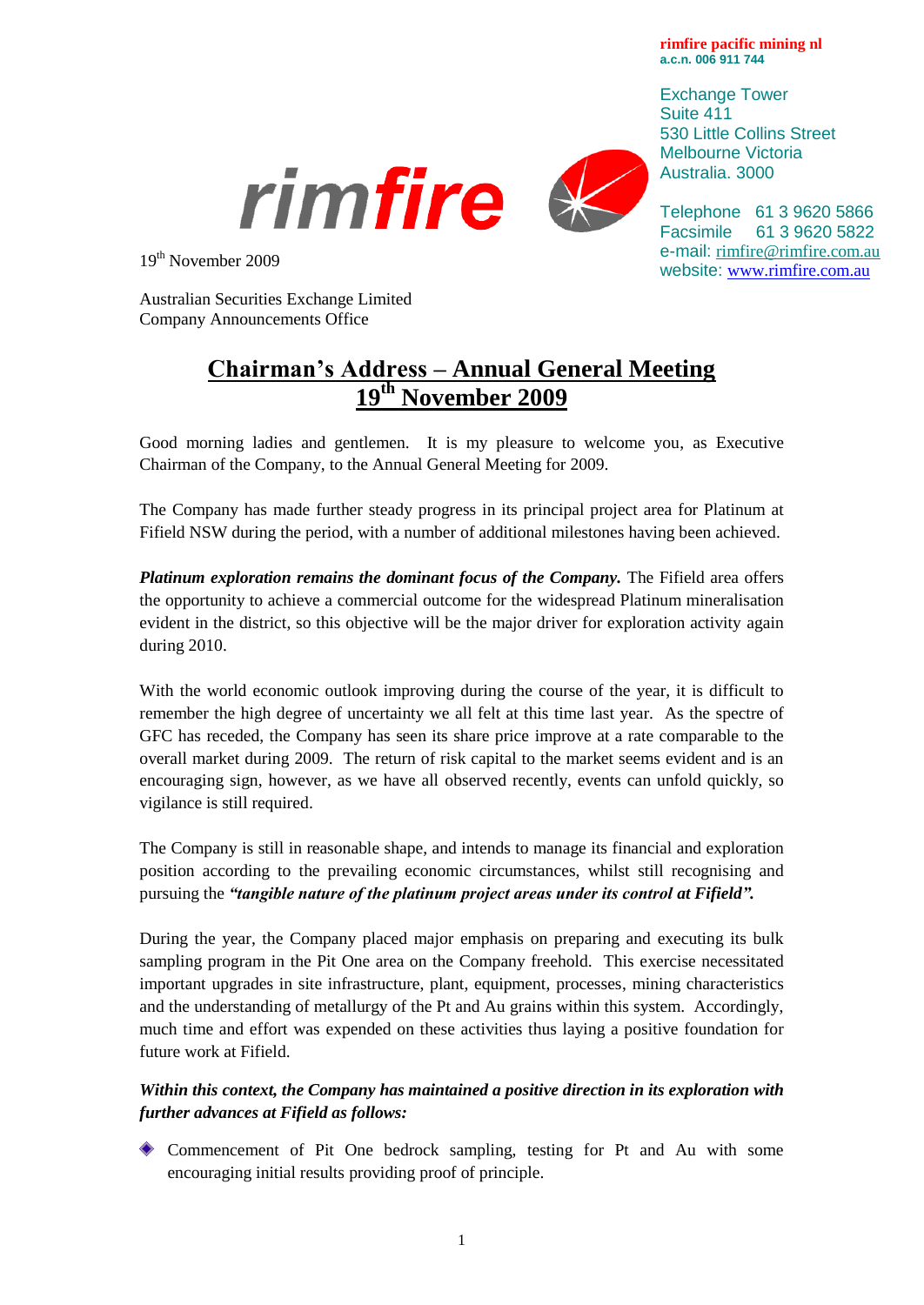- *The exposure of a "plan view" of the bedrock in Pit One is the first time at Fifield, that the complex structural geology has ever been seen that appears to provide a control on the Pt mineralisation in that locality.*
- A larger "window" on the gravel system within the Company freehold has been established:
	- o Through the Pit One area, where approximately 2,800t of gravel material was removed and processed.
	- o By the commencement of a preliminary investigation of the Deep Lead system, tributaries and near surface gravels, over a wider area of 2km x 0.5km.
	- o With the discovery hole (601) in the extension of the "Platina Lead", 900m north of the closest known commercial workings.
- Recognition that the "Fifield Lead has hard rock Au potential adjacent, previously unrecognised by the Company.
- That the "Sorpresa" area and the adjacaent Au potential at Fifield could be larger than originally thought and will be tested accordingly in 2010.
- A small cash flow was generated, by refining a proportion of the Pt and Au concentrate won from Pit One gravels.

(There will be a more detailed discussion of this area by the exploration field team of Mr Peter Temby and Mr Colin Plumridge in the presentation material due to follow shortly).

The highly zoned and diverse mineralisation at Fifield, which involves Platinum, Gold and Base Metals, reinforces the Company's view that Fifield should be pursued for commercial mineralisation potential and that this area may have the capacity to contain world class deposits. In particular, it should also be recognised that exploration conducted by the Company is still preliminary on the *"Ebenezer*" Platinum soil anomaly and that this 4km<sup>2</sup> area represents a positive dimension to the extensive scale of Platinum mineralisation, in addition to that of the Platina-Gillenbine area.

The recent auger drill line traverse at Ebenezer and the drainage interpretation developed from Pit One on the modern gravel system, provides further encouragement that the Ebenezer prospect represents an important Pt source area yet to be tapped.

Within the Company freehold boundary at Fifield, the "Pit One area" commenced assessment and the re-activation of Mineral Claim MC306 was undertaken. This has allowed more detailed sectional profiling of the Platinum mineralisation associated with the geological and structural control identified in the prior period. The announcement to the ASX (18/11/2009) that the bedrock assessment has commenced within Pit One is an important milestone and the Company is hopeful to build on early positive signs of Pt mineralisation.

Achievements at Bingara NSW, during 2007, were a major step forward in the exploration for diamonds in that area and this should not be forgotten. Previously, the Company discovered two green field pipes, *"Horton Valley No.1 and No.2 Pipes",* thus locating the source of important diamond indicator minerals. These structures are still yet to be tested for diamond.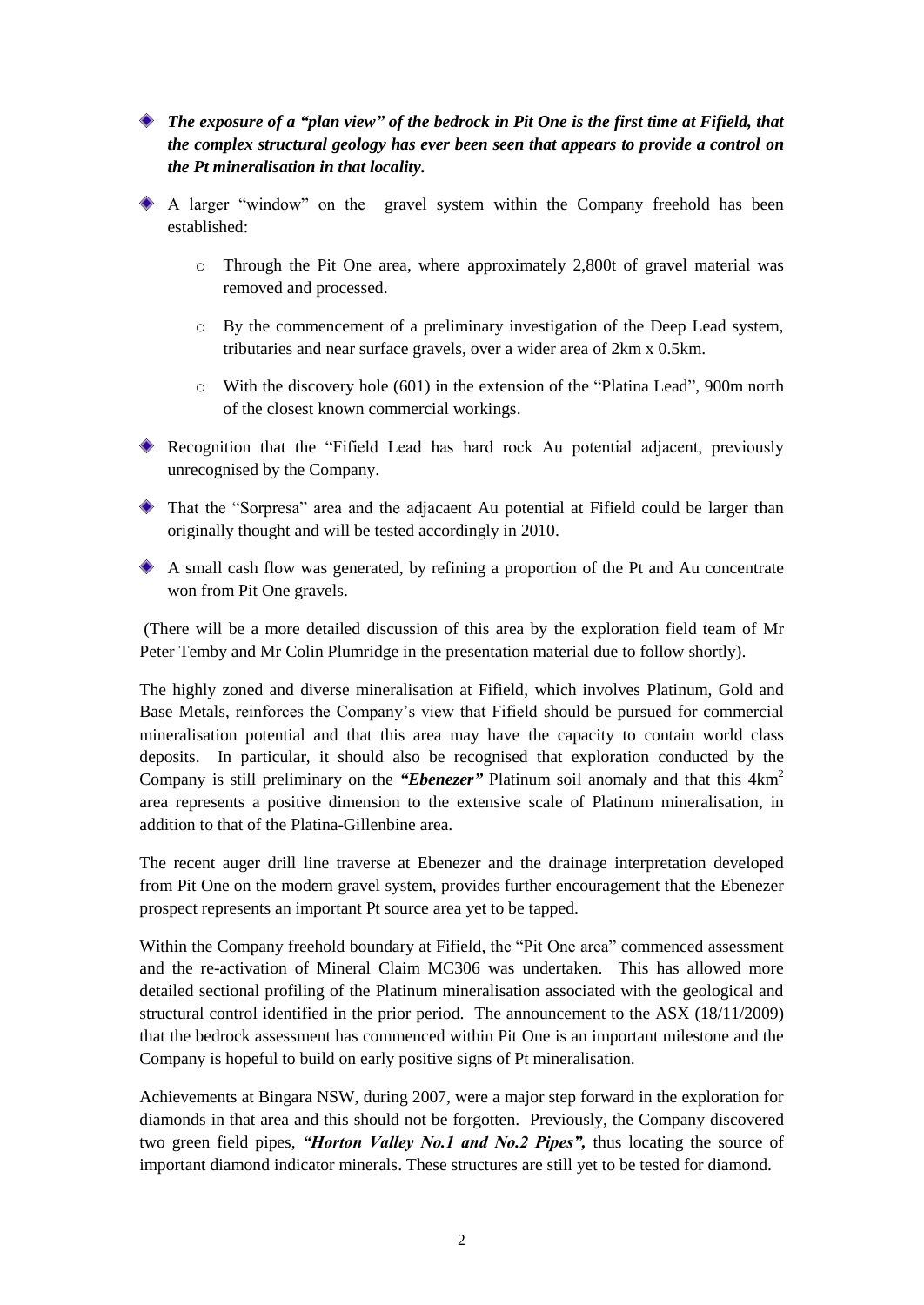Progress was again modest at Bingara in 2009 due to the continued emphasis placed on the nearer term potential at Fifield. Work is continuing on the "*Trevallyn area*", where the Company has identified what appears to be a sizeable "in situ" garnet anomaly within the soil profile. This compliments earlier stream sediment sampling and the historic recovery of a diamond in the vicinity by the Company.

It is intended that exploration programs will work towards the profiling of these discovered pipes at Bingara, and bulk test for diamond, once sufficient targets are identified to provide adequate economies of scale for sampling.

To this extent the addition of Mr Peter Temby to the exploration team, will be beneficial, given his prior experience with Stockdale and CRA Exploration, in the diamond areas of NSW and elsewhere.

A high standard of detailed exploration work conducted by the Company means that the Fifield area has now been permanently and positively redefined. Mr Colin Plumridge in particular, along with the exploration team are all to be commended for the professionalism and skill applied in the field.

In general terms, whilst final exploration outcomes are never certain, due to the inherent high risk nature of this style of business, the Company does believe it has the possibility to achieve some scale of commercial success within the Fifield area.

The improvement in global financial markets and a strengthening of real underlying consumer demand due to government stimulus measures taken, have led to a recovery in all commodity prices. Platinum has been no exception.

The price for Platinum has now recovered from a level of USD\$800/ounce to the current level of approx. USD\$1,300/ ounce. The rapid increase in the Australian Dollar, has offset the Platinum price in local currency terms, but the metal is still trading at around the AUD\$1,500/ounce level. This is still an attractive price in the Company's view, considering the style of mineralisation and the relatively straightforward metallurgy that exists at Fifield.

*The Company vision still remains "to achieve a possible open cut grade mining operation of bedrock Platinum mineralisation", should the geological model continue to positively unfold in the next phases of exploration.*

Over the next twelve months, the priorities for the Company will involve:

- *Continued pursuit of a potential commercial outcome for gravity recoverable coarse grain Platinum at the Platina-Gillenbine project area working on the Company freehold and adjacent locations. This will involve further advances in the Pit One area and additional sample sites.*
- *The delineation of the alluvial gravel system on the Company freehold.*
- *Advancing the Gold mineralisation opportunity at Sorpresa, Eclipse North, Fifield hard rock Gold area and the Golden Green area more aggressively.*